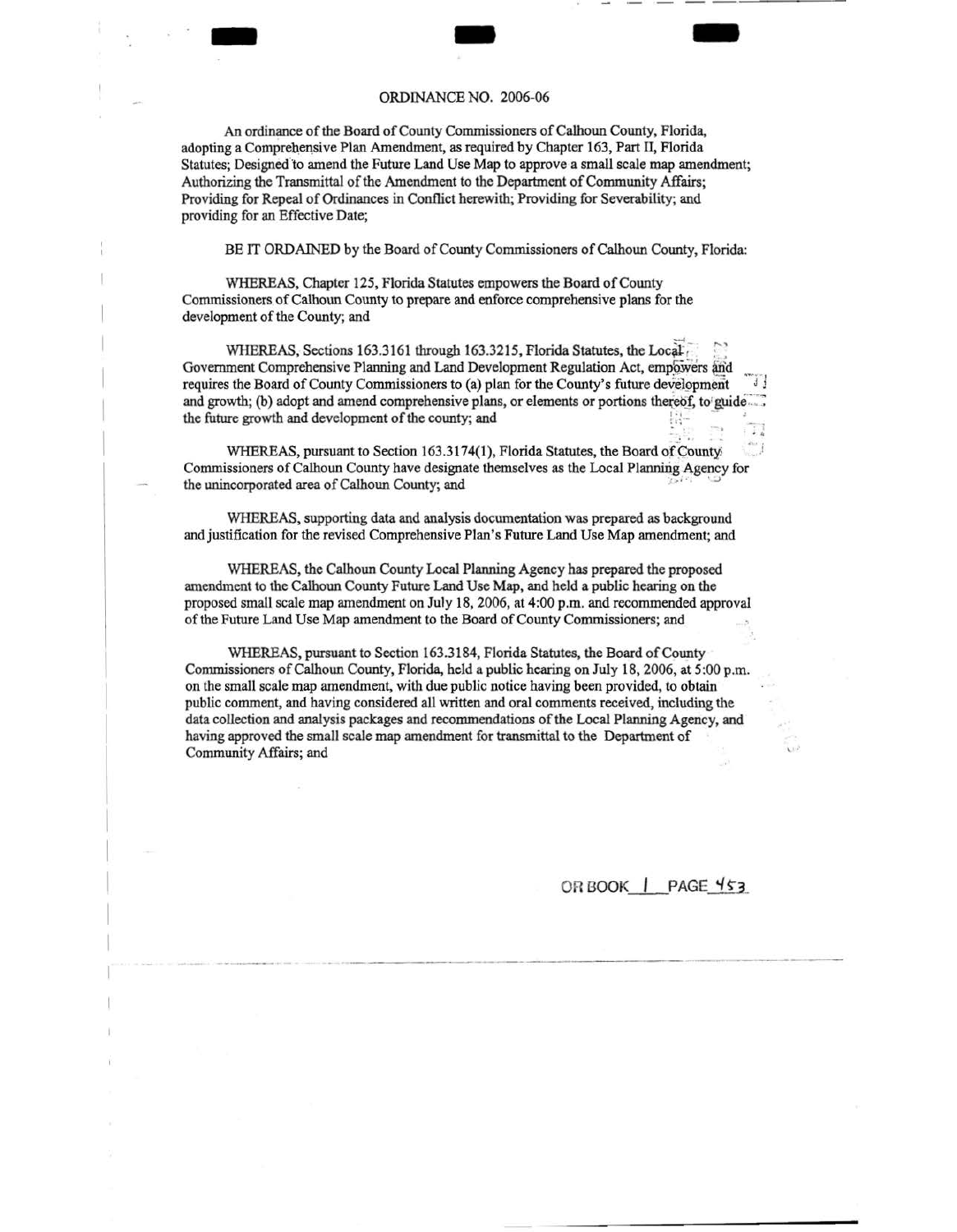WHEREAS, in exercise of its authority the Board of County Commissioners of Calhoun County, Florida, has determined it necessary and desirable to adopt the amended Future Land Use Map to encourage the most appropriate use of land, water and resources, consistent with the public interest; and deal effectively with future issues that may result from the use and development of land within Calhoun County.

NOW, THEREFORE, BE IT ORDAINED by the Board of County Commissioners of Calhoun County, Florida, as follows:

### Section 1. Purpose and Intent.

This Ordinance is enacted to carry out the purpose and intent of, and exercise the authority set out in, the Local Government Comprehensive Planning and Land Development Regulation Act, Sections 163.3161 through 163.3215, Florida Statutes, and Chapter 125, Florida Statutes, as amended;

Section 2. Calhoun County Future Land Use Small Scale Map Amendment.

The Future Land Use Map of the Calhoun County Comprehensive Plan is hereby amended to include the Map attached and incorporated herein. The amendment changes approximately 3.2 acres of land on Highway 71 north of Highway 20, from Agriculture to Mixed Use Rural Residential Land Use. This property is located in Section 11, Township 1 North, Range 10 West.

## Section 3. Applicability and Effect.

The applicability and effect of the Calhoun County Comprehensive Plan shall be as provided by the Local Government Comprehensive Planning and Land Development Regulation Act, Sections 163.3161 through 163.3215, Florida Statutes, and this Ordinance.

# Section 4. Severability.

If any provision or portion of this Ordinance is declared by any court of competent jurisdiction to be void, unconstitutional, or unenforceable, then all remaining provisions and portions of this Ordinance shall remain in full force and effect.

#### Section *5.* Copy on File.

A certified copy of the enacting ordinance, as well as certified copies of the 2000-2010 Calhoun County Comprehensive Plan and Future Land Use Map as amended shall be filed with the Clerk of the Circuit Court of Calhoun County, Florida, and copies shall be made available to the public for a reasonable publication charge.

### Section 8. Transmittal to Department of Community Affairs.

Pursuant to Section 163.3184, Florida Statutes, the Calhoun County Commission hereby authorizes the transmittal of this Ordinance and the amended version of the Calhoun County .. 2000-2010 Comprehensive Plan Future Land Use Map as amended, to the Department of Community Affairs, pursuant to Chapter 163, Part II, Florida Statues.

- - -

# OR BOOK 1 PAGE 454